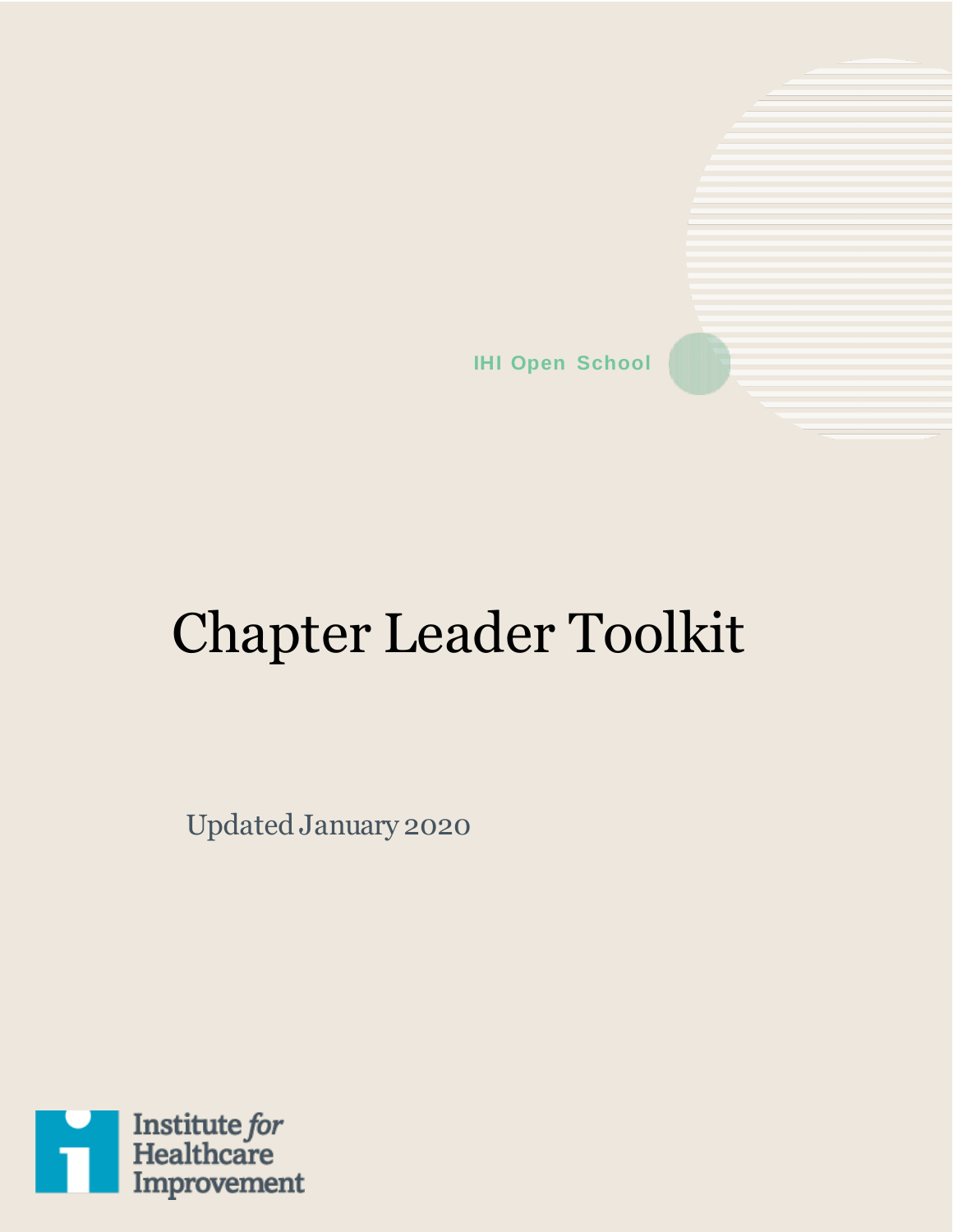## **Welcome to the IHI Open School Chapter Network**

Dear Chapter Leader,

Congratulations on your new role and welcome to a community of nearly 1,000IHI Open School Chapters working to improve health and health care around the world. We are grateful for your commitment to leadership and dedication to changing the way health care students, trainees, professionals work, interact with one another, and deliver care.By offering educational resources in quality and safety, and opportunities to lead improvement locally, you are equipping your peers to become change agents in health care.

This Chapter Leader Toolkit will help you launch and growa thriving, vibrant Open School Chapter. In these pages, you'll find advice and best practices from other Chapters. We invite you to innovate, improve, and share your own success storiesas you go.

This is only one of the resources available to Chapter Leaders. We invite you to engage with us through:

- The IHI Open School website, courses, and resources
- Programming at the IHI National and International Forums
- Topic-specific Global Chapter Network calls
- The Annual IHI Open School Leadership Academy

Don't forget to share both your challenges and your progress with the IHI Open School team. We're here for you.

Sincerely,

RIES

Michael Briddon Director, Open School, Virtual Programs, and Multimedia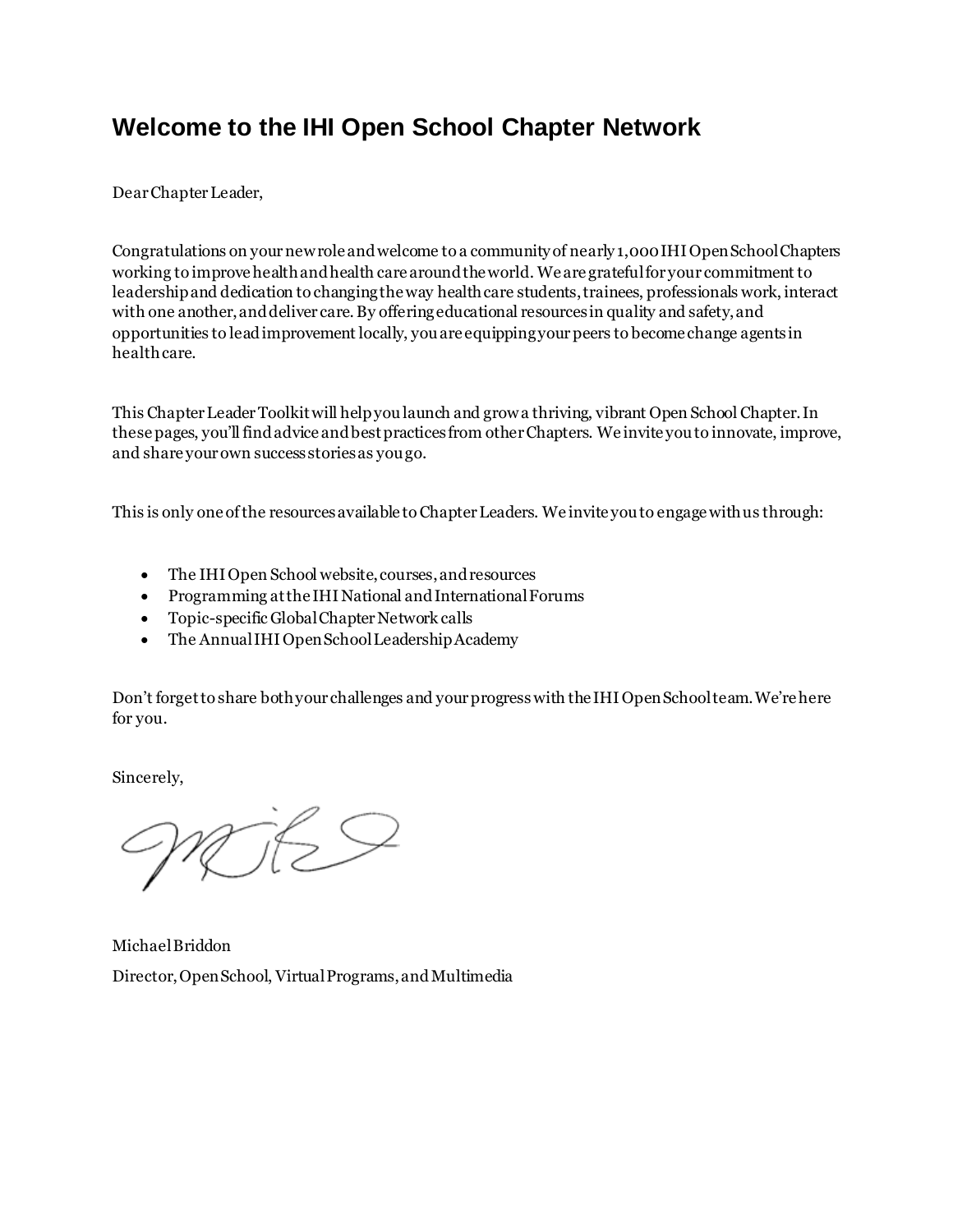# **Overview of the IHI Open School**

The Institute for Healthcare Improvement (IHI) is a reliable source of energy, knowledge, and support for the never-ending campaign to improve health care worldwide. IHI aimsto improve the lives of patients, the health of communities, and the joy of the health care workforce.

The mission of the IHI Open School is to advance quality andsafety competencies in the current and future generationsof health professionals worldwide. The IHI Open School offers learners from all disciplines and backgrounds the chance to build skills through online courses on quality, safety, value, equity, leadership, and more, and apply those skills by leading improvement projects in their local settings. Ournetwork of inperson, face-to-face Chapters lead local efforts to raise awareness, educate, and inspire individuals to act in pursuit ofIHI's mission of improving health and health care worldwide.

The IHI Open School offers:

- **Online courses written by world-renowned faculty**:Take our online courses in quality improvement, patient safety, leadership, patient- and family-centered care, population health, and managing health care operations. These courses are free to students, residents, and faculty.
- **The IHI Open School Basic Certificate in Quality & Safety**:Complete a set of 13 online courses –free to students, residents, and faculty –and earn a certificate that shows employers you're serious about improving care.
- **A network of students and educators like you**:Connect with students and faculty from other professions, states, and countries through our network of Chapters.
- **Case studies, exercises, videos, and featured articles**:Discover a bounty of online resources available on our website and in our mobile app.

## **Overview of IHI Open School Chapters**

An IHI Open School Chapter is a face-to-face group of individuals who work together to learn and apply skills in quality, safety, and leadership, and share a goal ofimprovinghealth and health care. Every IHI Open School Chapter is unique. Academic Chapters are led by students and residents representing a variety of health professional programs at a university; professional Chaptersare hosted by health care organizations.

#### **What do Open School Chapters do?**

Here are examples of what IHI Open School Chapters do:

- Take Open School courses to learn the basics of quality and safety
- Raise awareness of quality and safety designing training programs or integrating Open School courses into university or training curriculum
- Host events for peers or colleagues interested in quality andsafety on their campus, at their organization,or with other Chapters in their region
- Engage with fellow members of the Chapter Network through virtual calls, in-person events, or collective action campaigns like th[e Recover Hope Campaign](http://www.ihi.org/education/IHIOpenSchool/Recover-Hope-Campaign/Pages/default.aspx)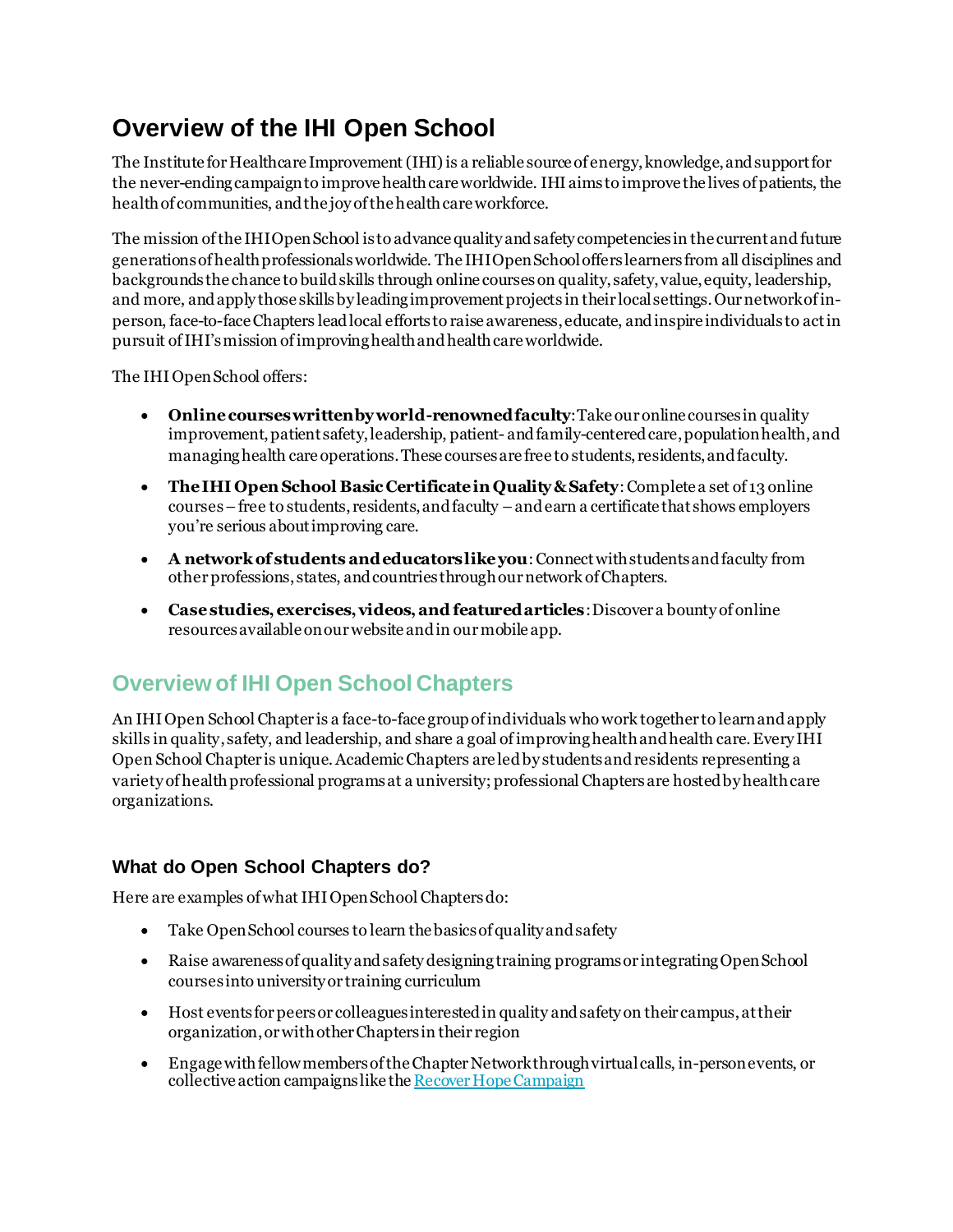# **What are the Benefits to Belonging to an IHI Open School Chapter?**

- Grow your skills in quality and safety in health care in an interprofessional setting
- Use your knowledge of patient safety and quality improvement to leadimpactful projects in your community and with partner organizations
- Access th[e IHI Open School Coaches,](http://www.ihi.org/education/IHIOpenSchool/Chapters/Pages/ChapterLeaderResources.aspx) a team of volunteers who are current or former Chapter Leaders and provide coaching and support to Chapters
- Participate i[n Global Chapter Network Calls](http://www.ihi.org/education/IHIOpenSchool/Chapters/Pages/GlobalCall.aspx), either by tuning into topic-specific calls to learn and connect with other Chapter Leaders, orby presentingyour own Chapter's work and best practices
- Network and share ideas with like-minded students, faculty, and health care professionals across our global community

## **Starting an IHI Open School Chapter**



#### **Enroll Chapter**

Your first step is to complete th[e Chapter Enrollment Form](https://docs.google.com/forms/d/e/1FAIpQLSdGqgfHAv5Utyp_hwjV7mWTnRT4bVuWJJ1ViThbZ02VlasrRw/viewform) to be recognized as an IHI Open School Chapter. Then, you'll receive:

- A welcome email confirming your enrollment as anOpen School Chapter and matching you with an IHI Open School Coach to support you as you get started.
- An entry in our online Chapter Map, through which others can reach out to connect and get involved with your Chapter. We invite you to connect with other Chapters in your area through the Chapter mapas well.

Some colleges and universities require student organizations to register with an office that governs student groups on campus (i.e. Office of Student Activities, administration, or Student Government).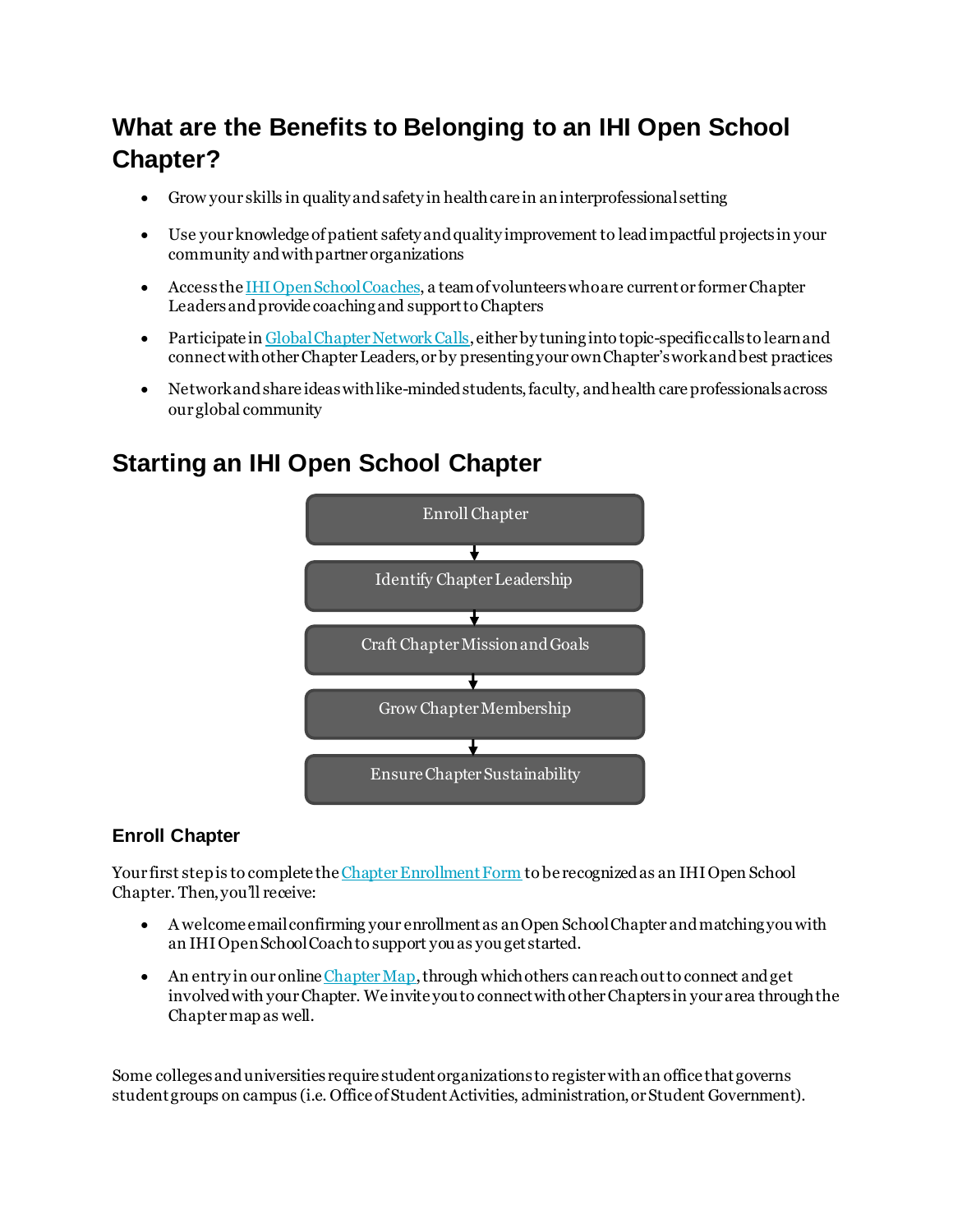Likewise, at a hospital or organization, finding a way to officially "register" may increase credibility as you recruit members. Although this is not required by the Open School, it is highly recommended.Registered Chapters often receive better support and recognition from their institutions, including increased funding opportunities.

#### **Identify Chapter Leadership**

Most Chapters start with a small but dedicated group of leaders. Some Chapters hand-select highly involved and enthusiastic members to lead the group, while others invite nominations from members, ask candidates to apply, and/or hold a formal election for leadership roles. Whichever approach you take, we encourage you to clearly define the leadership structure and responsibilities of each role so that your team can effectively advance your Chapter's goals and ensure sustainability from year to year.

#### *Identify a Chapter Leader*

Chapter Leaders recruit fellow students, residents, faculty, and professional colleagues to join the Chapter to learn and apply skills in quality and safety. Chapter Leaders:

- Facilitate learning and networking opportunities
- Organize projects, events, and activities that provide meaningful opportunities to build and practice skills in quality and safety
- Advocate for quality and safety to be integrated into a university or training program's curriculum
- Connect with other Chapter Leaders, locally and internationally, to share ideas and best practices

#### *Identify a Faculty Advisor*

Faculty Advisors can help academic or professional Chapters identify new members, connect events to institutional needs or priorities, and offer career or academic advice. Faculty Advisors oftenprovide continuity within your Chapter from year to year as students and trainees graduate.

Any member of the faculty, staff, or administration at your school can serve as a Faculty Advisor. A good place to start is by approaching faculty who teach courses on topics that align with the goals of your Chapter, or who express an interest in quality, safety, and interprofessional education.

Once you've identified a potential Faculty Advisor, set up a meeting with them to discuss the mission, purpose, and goals for your Chapter, and codesign the role they will play to support the Chapter.

#### *Leadership Structures*

Chapters design their leadership structures in a variety of ways. Some leadership structures help a Chapter get off the ground; others help maintain sustainability once the Chapter is firmly established. Your leadership structure may change over time, and that's okay.Whichever model you choose, we encourage you to foster collaboration across leaders and feedback from members to continuously improve the Chapter's governance. Prioritize shared leadership, collaboration, and feedback.

Here are a few examples of leadership structures you may consider for your Chapter: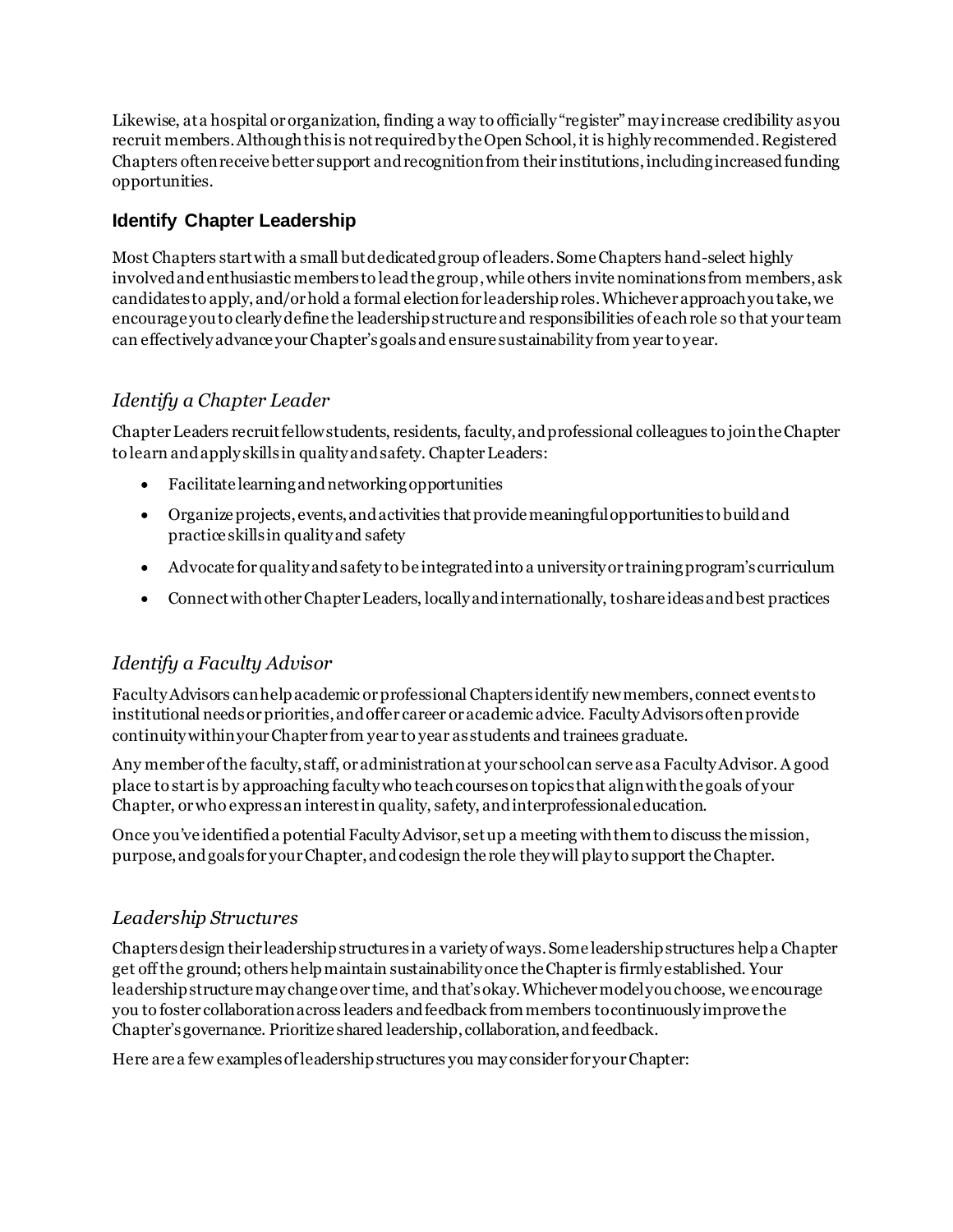#### *A. Board Structure*

A hierarchical board structure clearly defines roles and responsibilities for each leader and concentrates decision-making authority with the Chapter Leader(s) or President(s). There are a few ways to divide roles:

- a. One Chapter Leader representseach professional training program (i.e. pharmacy, nursing, medicine, public health, etc)
- b. One Chapter Leader focuses on managing the internal team and one focuseson building external relationships with faculty, administrators, health care systems, or community partners
- c. One Chapter President with Vice Presidents thatoversee areas of the Chapter's work, as seen below:



d. One Chapter Leader represents each campus participating in the Chapter, as seen below:



#### *B. Distributed Leadership Model*

The snowflake model distributes leadership across an interdependent team, in which each member feels a sense of mutual commitment to one another and to the shared purpose of the Chapter. This model allows leadership to cascade outward when each leader develops a team of leaders around them. Read more about how the IHI Open School Chapter at MGH Institute of Health Professions adopted a snowflake model of leadership i[n this storyboard](http://app.ihi.org/FacultyDocuments/Events/Event-3135/Posterboard-6991/Document-6730/MGH_IHP_IHI_National_Conference_Poster_Submission.pdf) from the 2018 IHI National Forum.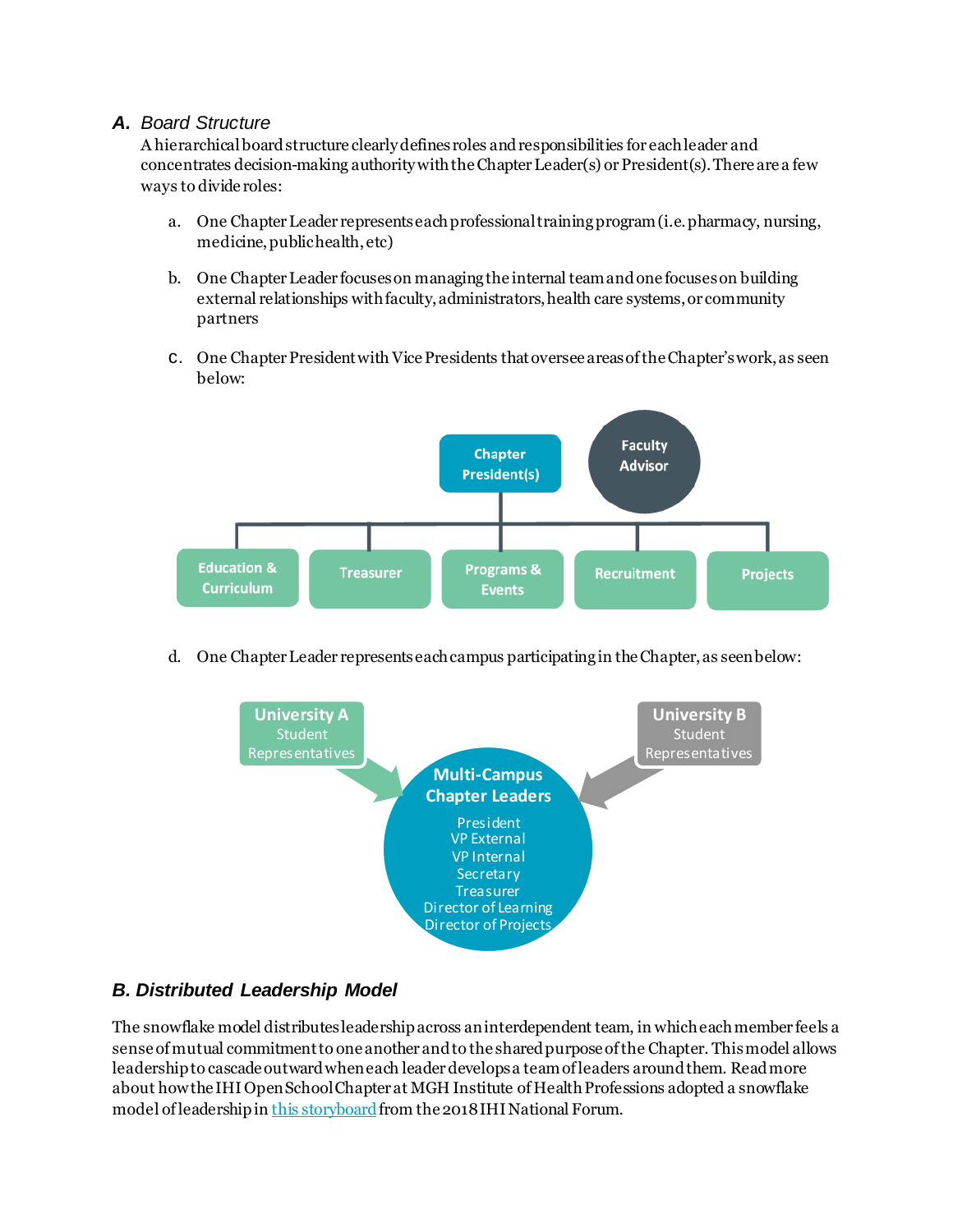#### **Craft Chapter Mission and Goals**

What motivates you to lead an IHI Open School Chapter? Why should others join you? Defining your Chapter's vision, mission, values, short- and long-term aims, and strategywill help you communicate to potential members and to your broader campus, organization, or community, why the work you do matters. Whether it's quality, safety, leadership, interprofessional education and teamwork, health equity, community health, or other topics, clearly defining the Chapter's identity will help you and your team focus and measure your progress.

Remember that strong aims are specific, measurable, achievable, relevant, and time-bound –and that your aims can and should evolve over time as your Chapter grows.

Check out the sample charter in th[e Chapter Resources](http://www.ihi.org/education/IHIOpenSchool/Chapters/Pages/ChapterLeaderResources.aspx) section of our website to get started.

#### **Grow Chapter Membership**

Recruiting, engaging, growing, and sustaining your Chapter membership is critical to success. For many members, involvement in an Open School Chapter is their first introduction to quality improvement and patient safety.

#### *Develop a Chapter Pitch*

Develop a standard pitch to quickly and effectively convey the important work your Chapter leads–and be prepared to personalize your message depending on your audience. Here's a starting point:

- **Overview**: Introduce yourself and the information you'll cover
- **Introduction**: Introduce IHI and the Open School, then share an overview of your Chapter, your mission, and any other defining information
- **Legitimize your group**: Describe your Chapter's recent successes and accomplishments
- **Problem definition**: Describe the problems your Chapter is working to solve
- **Solution and involvement**: Share your Chapters' efforts to tackle the problems you identified, and how the person you're recruiting can get involved
- **Personal appeal**: Share why you got involved with the Chapter, why you care about quality and safety, and what changes you want to see in health care and/or in your local community
- **Thanks**: Thank your audience for their time and attention and let them know how get in touch

Check out the ["Made to Stick" materials](http://www.ihi.org/education/IHIOpenSchool/Chapters/Pages/ChapterMaterials.aspx)on the Open School website to strengthen your pitch.

#### *Creating a Recruitment Plan*

Creating a plan to recruit members will help you and your team identify effective tactics, divide responsibilities, and stay organized. Consider the following:

**T iming**of campus events such as activity fairs or orientations.

**Resources** such as fly ers, bookmarks, and other promotional material to distribute on campus or present during meetings and events.

**Ownership**of action items. Identify who will print materials, set up a table, and capture individuals' information to follow up.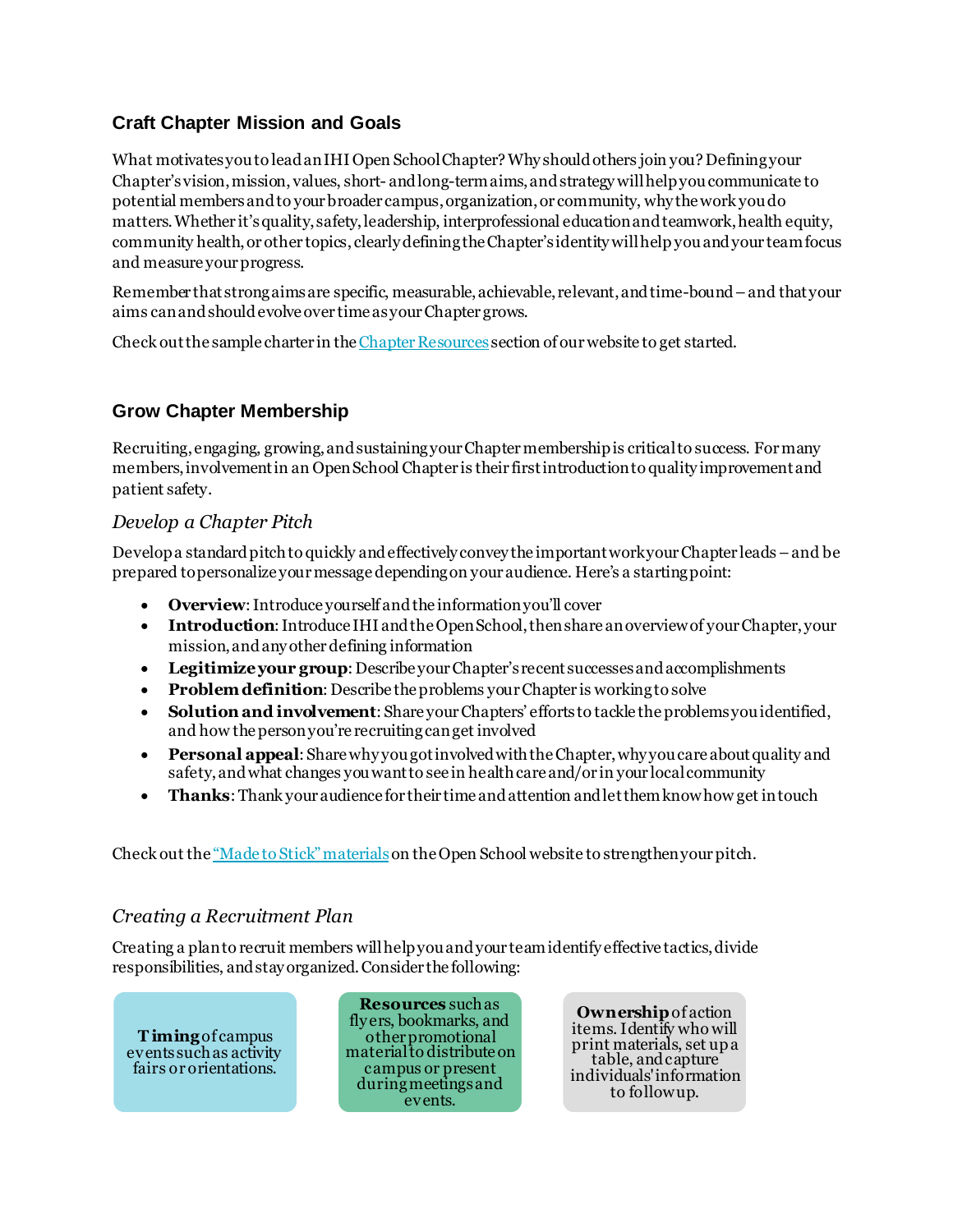The IHI Open School can provide you with recruitment materials to pass out on campus or at events. Submit your reques[t here](https://docs.google.com/forms/d/1wS2im1LHXmA8akOb240pO3bHyr-8rIMA_1OARkX7Oaw/viewform?formkey=dDg4WWJxcGFmbHp6X2xobVg2VV92aXc6MQ) to place your order.

#### *Recruitment Strategies*

Consider time and resource-intensive relational strategies as well as mass marketing to raise awareness of your Chapter and recruit new members:

- Invite a friend, classmate, or colleague to a meeting and follow up with them with reminders
- Set new member goals and encourage Chapter members to bring a new friend or colleague to a meeting or event, recognizing and rewarding whoever brings the most people
- Host a networking event or an event that will appeal to a large audience, such as a film screening
- Have Chapter Leaders connect with faculty and organize brief classroom visits where they can speak to the benefits of joining the Chapter, share materials, and encourage individuals to get involved by attending the next meeting or event
- Ask faculty to share information about the Chapter in class, by sending an email to students or colleagues about upcoming events, offering extra credit for participation in Chapter activities
- Attend a career or activity fair, or new employee or annual trainings for staff
- Post recruitment flyers and meeting announcements on bullet in boards or other high-traffic areas

#### *Publicity and Recognition*

Publicity can help grow your Chapter. When holding large events, add a notice to newsletters or online calendars, engage your organization's community relations department, get in touch with relevant departments across the university or health system, and sharenews releases with local newspapers or online outlets to announce the event or share highlights after the fact.

#### *Welcome and Engage New Members*

Once you've recruited new members, the next step is to welcome and engage them in your Chapter activities. Keep a sign-in sheet at all events and send a personal welcome note to each new member. Survey members periodically to understand their needs and interests. Use the survey results to develop Chapter goals, activities, and events. You can find examples of sign-in sheets, Chapter interest surveys, and other tools to engage your members on the Chapter Resources section of our website.

Chapters that communicate regularly have higher member retention and participation at meetings and events. Although websites and social network platforms are a good way to communicate announcements and news, you should not rely on these as your sole method of communication. Many Chapters create newsletters to inform new and existing students and/or residents of upcoming events, recommended courses, relevant articles, opportunities from IHI, and other educational opportunities.

#### **Ensure Chapter Sustainability**

#### *Encourage Ongoing Member Involvement*

• **Highlight the Value of Their Involvement:** Remind Chapter members that earning the IHI Open School Basic Certificate in Quality and Safety, participating in a Chapter, and buildingskills in quality and safety can signal to current and future employers a commitment to health care improvement. Engaging with the IHI Open School helps current and future health care professionals prepare for and advance their careers, with the support of a collaborative learning community.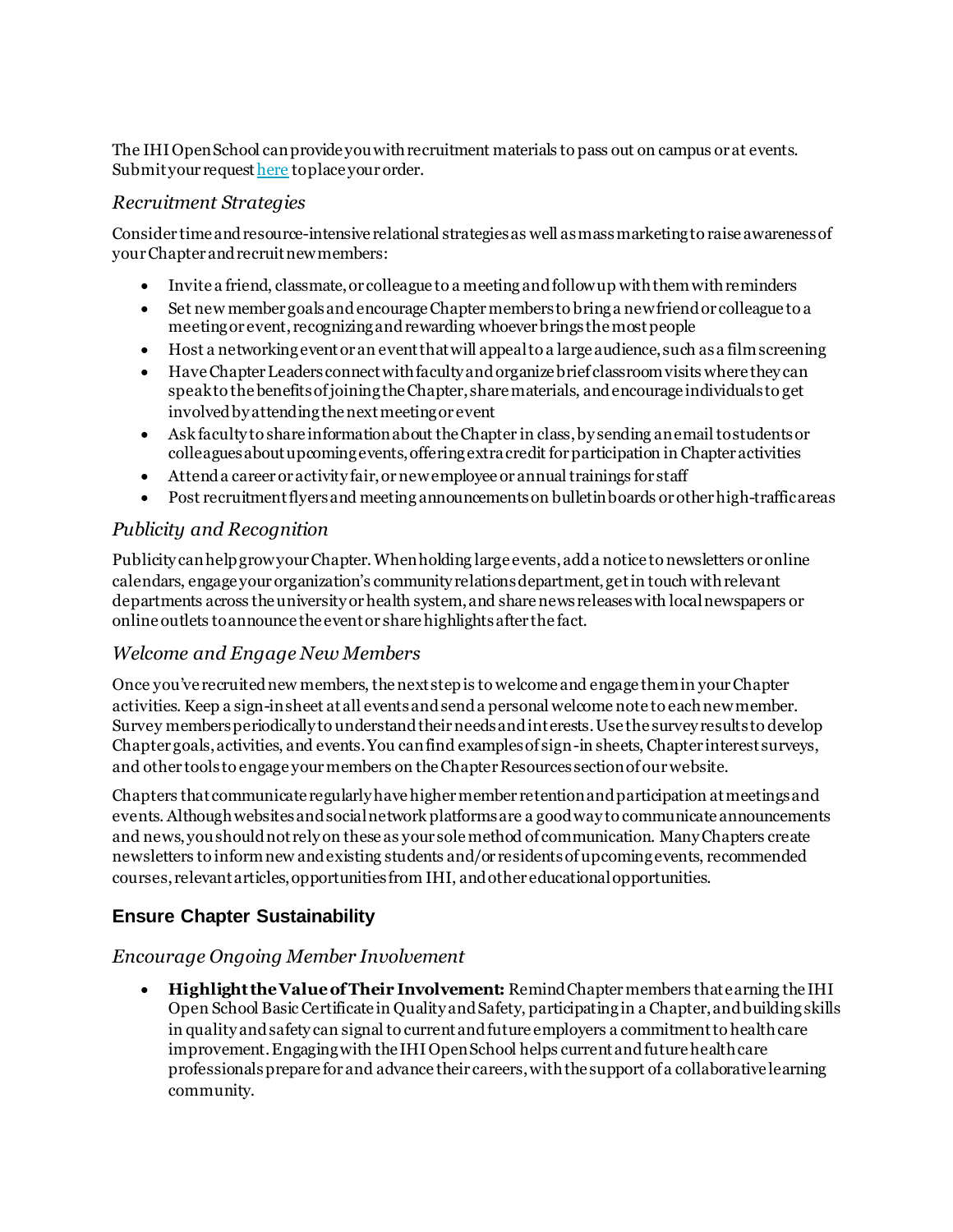- **Solicit Feedback:** Regularly survey Chapter members to understand their interests, improve the Chapter's activities, and ensure that the Chapter is responsive to its constituents, which may include Chapter members, community partners, and other affiliates
- **Leadership Opportunities:** Offering meaningful leadership can motivate members to stay engaged with the Chapter. Even if a member cannot commit to a year-long leadership role, you can invite them to support a specific event or short-term project. Chapter meetings are good opportunities to invite members to volunteer to take on upcoming tasks and get involved on a smaller-scale.

#### *Succession Planning*

Especially for Chapters based in universities and training programs, where students and trainees graduate and move on from their leadership roles every year, succession planning is critical. Transitioning to a new leadership team *before* the end of the school year or semester allows time for onboarding, training, mentorship, and coaching of Chapter Leaders new to their roles. Here are a few tips:

- **Determine a selection process:** With your fellow Chapter Leaders and members, decide on the process for selecting a new leadership team: Will Chapter members apply for positions or be nominated? Will the future Chapter Leaders by chosen by the current leadership team or by all members? Will candidates be selected by majority or by consensus? A clear and transparent process will lead to a smooth transition.
- **Recruit promising leaders:** Invite actively engaged Chapter members to consider leadership roles, whether through an application, nomination, or less formal process.
- **Document and share important information withincoming Chapter Leaders**: Remember to record best practices, contact information, and other resources throughout your tenure as a Chapter Leader that may be useful to successors. We recommend filing this information in a binder or folder or online via Google Drive or Dropbox to easily hand it off to the incoming leadership team.
- **Update the Open School team**: Help us keep our email lists up to date by reaching out to [openschool@ihi.org](mailto:openschool@ihi.org)with the new contact information for your Chapter Leaders, as well as memberswho are no longer active.

## **Finances and Fundraising**

#### *Chapter Finances*

No fees or annual member dues are required to enroll, maintain, or join an Open School Chapter. It is up to each Chapter to acquire any funds necessary to carry out programs and events. Here are a few suggestions and tips for fundraising:

- **Institutional Support:** Apply for funding or directly ask for financial support from a university administration (i.e., a student life office) or organizational leadership. Make a strong case for the benefits of their investment in the Chapter. For Chapters based at universities or training programs, securing a Faculty Advisor and getting your Chapter officially recognized can help increase your eligibility for funding, meeting space, and connections to health system partners.
- **Fundraising:** Fundraising is an excellent way to support Chapter activities and events. Be sure to review university policies and state laws prior to soliciting donations or hosting fundraising events.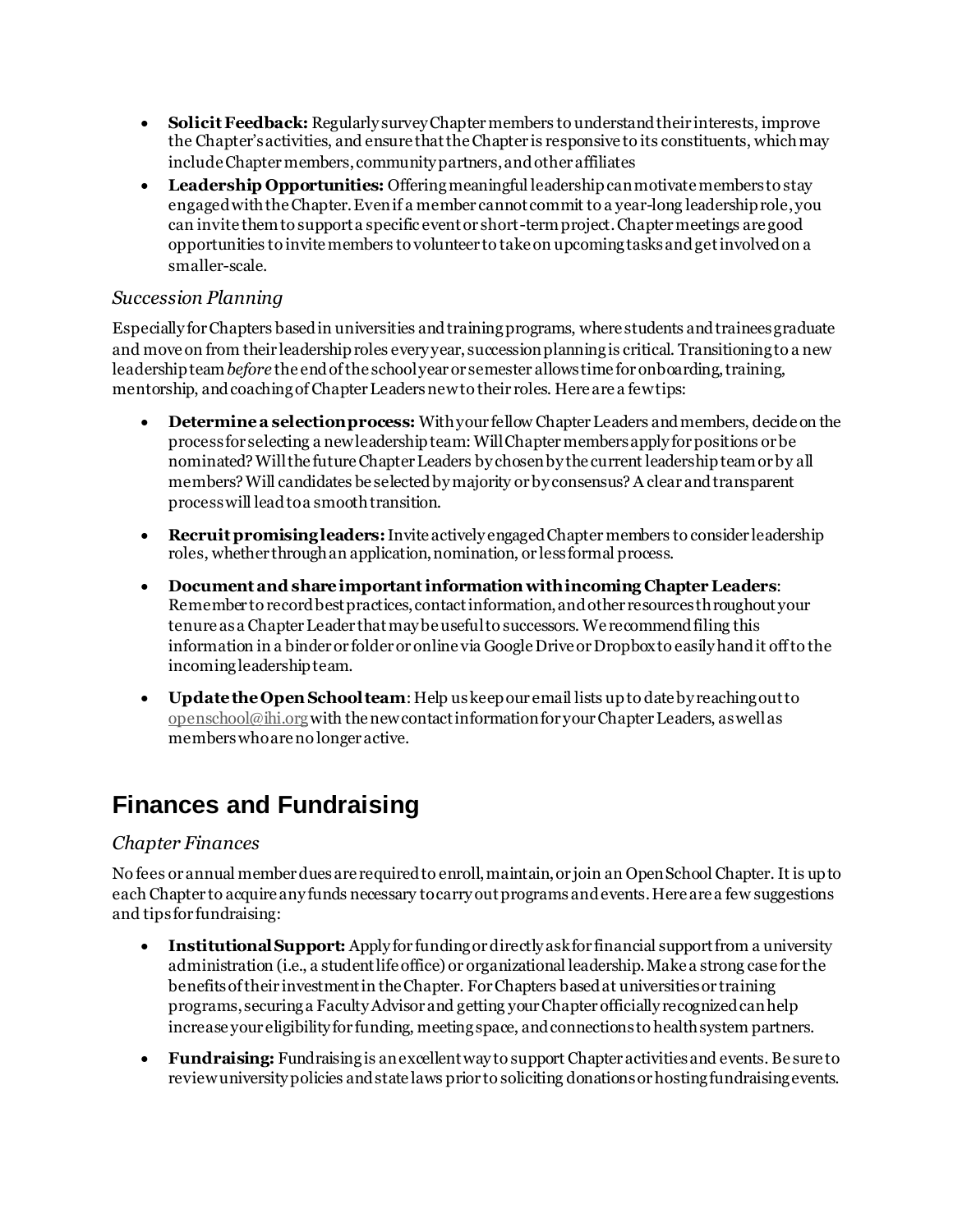- **Grants and Scholarships:**Grantsand scholarshipsmay be available through your university or organization, or from local and national organizations and associations. Ask for help identifying grant opportunities from an office of student activities or the relevant department at your organization.
- **Chapters have found success raising funds in a variety of other ways, including:**
	- o Charge Chapter dues per semester or year
	- o Charge small entrance fees at events to cover the cost of food, drinks, or a speaker
	- o Organize a sale of merchandise like t-shirts, water bottles, or refreshments to raise awareness and funds for your Chapter
	- o Host an auction or raffle with prizes donated from local organizations
	- o Solicit donations whenever possible

#### *Managing Chapter Funds*

Creating a budget for your Chapter will help determine your Chapter's financial needs each year. Consider selecting a Chapter Leader to act as a treasurer or financial officer dedicated to managing the Chapter budget, setting priorities for spending, recording income and expenses, and identifying fundraising opportunities.

For student Chapters: Campus agency accounts or off-campus bank accounts may be useful in maintaining accurate records of income and expenses and is required at some sites to transfer grant funds. Chapters based in the United States that do not have university local bank accounts and are interested in administering their funds should apply for an Employee Identification Number (EIN). The EIN is the organizational equivalent of the individual Social Security Number (SSN) or Taxpayer Identification Number (TIN). The IRS provides general information to student groups regarding EINs, which are required for establishing a bank account.

#### *Tax Exemption and Reporting in the United States*

All Chapters are expected to comply with the regulations of their organization and must also comply with applicable federal and state tax laws. IHI's tax exempt status does not extend to its Chapter organizations. Filing federal and state returns for an organization and complying with related federal and state tax laws is the responsibility of each Chapter or region.

Chapters should investigate whether they can register with their Secretary of State as a non-profit, with the federal government as a  $501(c)(3)$  group, or as a charitable organization.

To receive tax-deductible donations, some Chapters are asked for their "tax I.D. number" when establishing bank accounts, receiving funds from businesses, or accepting donations. Tax donations to student organizations are not tax deductible for donors, unless they are made to the university through your agency account. For more information, contact your Office of Student Affairs or Finance department.

#### *Fundraising in the United Kingdom*

The Institute of Fundraising has developed Codes of Fundraising Practice and Code of Conduct to provide a guide to the law and best practice in relation to fundraising activity throughout the United Kingdom. The Bar Pro Bono Unit is a good resource for the rules and regulations about raising money for non-profit activities.